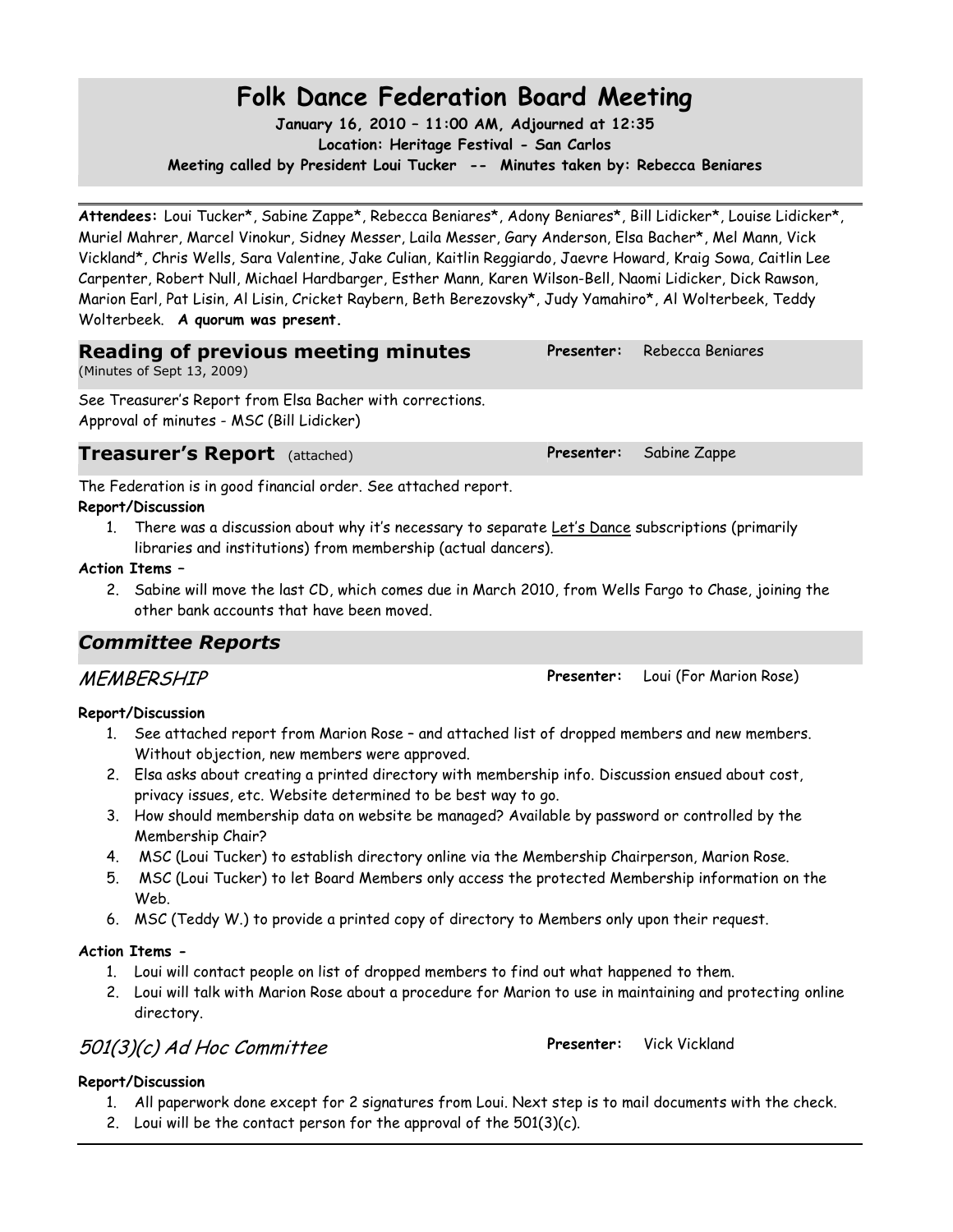### **Action Items -**

1. Vick to get the 2 signatures from Loui and mail in documents. Treasurer Sabine Zappe will provide the required check. He will also check on the status of our application during processing.

SCHOLARSHIP **Presenter:** Beth Beresovsky

#### **Report/Discussion**

- 1. Discussed the wording of the Scholarship SOP (Structure, Purpose, Methodology)
- 2. Beth wants to update the wording of SOP. MSC (Loui T.)

#### **Action Items -**

Beth will update the wording in the SOP as follows:

- The first sentence of the third paragraph (.......to interested parties, and select winners......) will be changed from "winners" to "participants."
- 2. The second sentence of item number 4 (….The length of membership will be considered….) will be changed from "will" to "may."
- 3. Item number 8 will be added to the bottom of the SOP which states that the scholarship money given will be up to 50% of the camp tuition, room and board per recipient and not include other expenses such as travel.

### **Report/Discussion**

- 1. Flyers for Statewide are available and info is online, too.
- 2. Gary asked if the Federation can join Northwest Folk Dancer, Inc. for \$18.00. We save money in advertisements when we join their magazine. MSC (Loui T.)
- 3. Gary said that Marge Gajicki wants to bring her shop to Statewide, but it will cost us \$10.00 more per hour for the hall.

### **Action Items -**

1. Gary will look into the details of letting Marge set up shop and report at the next meeting.

## COMMUNICATIONS/PUBLICATIONS **Presenter:** Adony Beniares

### **Report/Discussion**

- 1. Discussed which people are to be interviewed for Let's Dance! magazine.
- 2. Adony proposes a link from folkdance website to pictures and his display artwork.

### **Action Items -**

- 1. Becky to interview Al and Pat Lisin.
- 2. Laila to interview Elsa Bacher
- 3. Caitlin Lee Carpenter to interview Al and Teddy Wolterbeek.

## PUBLICITY **Presenter:** Loui Tucker

### **Report/Discussion**

- 1. Per Loui, we need a new Publicity chair.
- 2. How do we connect the Federation to the Kaiser Permanente Thrive program?
- 3. Loui proposes giving promotional items to members in order to promote and increase visibility of Folk Dance. Suggested items included canvas bags, mugs, etc.
- 4. MSC (Loui) to spend \$500.00 to develop, create and provide promotional items at future events.

STATEWIDE **Presenter:** Gary Anderson